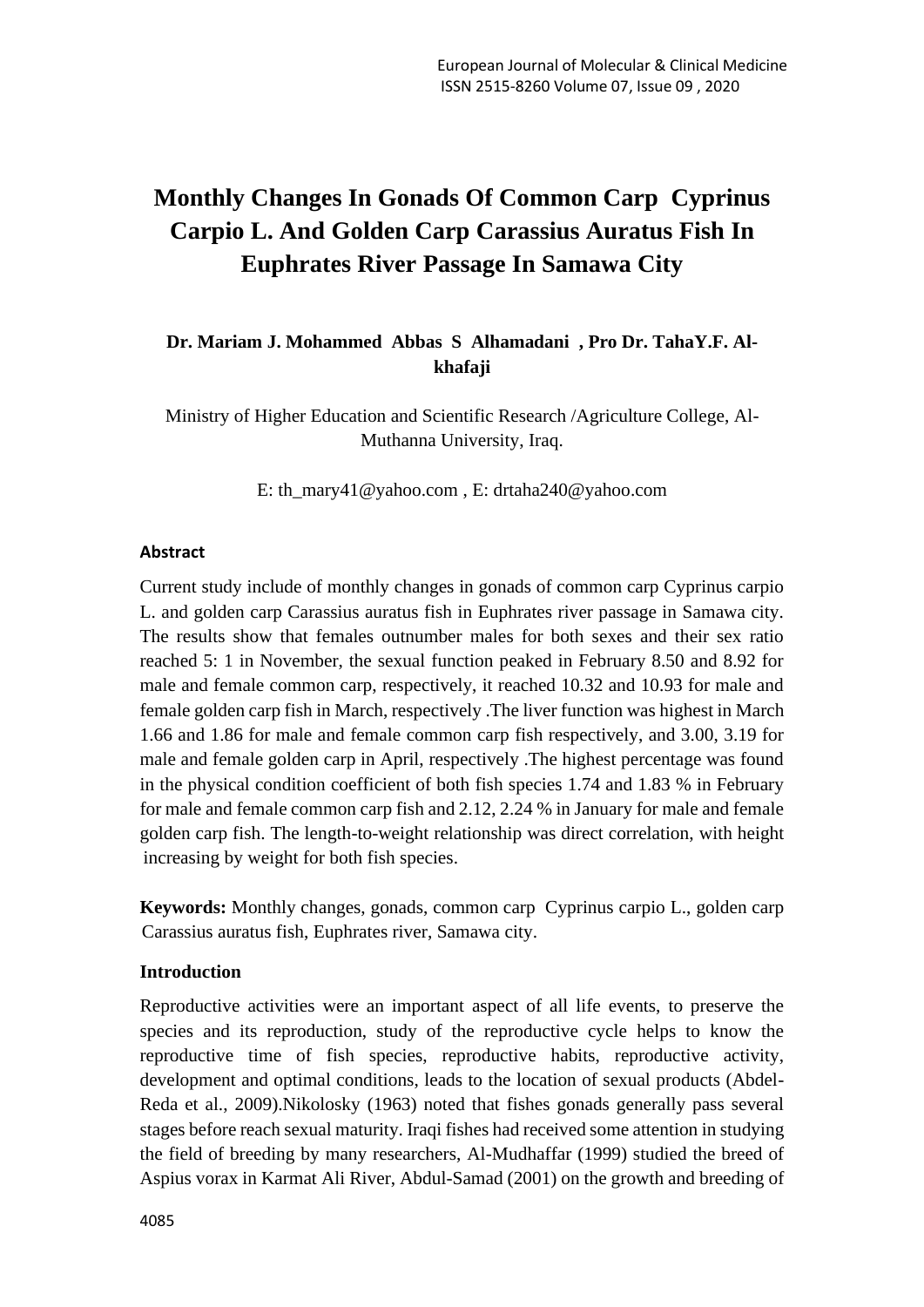Planiliza abu fish. Mohammad and AL Khafaji (2018) were study on Planiliza abu fish in Lake Sawah (Samawa city), egg production was related to sexual function, which reached 20%, 13% for males and 0.080% for females in April, the liver function, which ranged in April (49.6% and 339.5%) for males and females respectively. Mohammed et al. (2015) studied some of the life traits of Himri fish Barbus luteus in East Al-Hammar Hor, the highest value for female gonads was recorded in April 90.13% and for males it was highest in March (74.7%), they showed that the growth of these fishes has been good, the season of laying down during the months of March and April. In a study on Himri fish in the Hilla River, the highest reproductive function was recorded in April 13.7 and 5.11 for males and females, respectively Ammari et al (2012) and Hussein et al. (2012) studied some of the life aspects of Barbus grypus fish, the gonads function ranged from 06.50 - 17.3 for males and 13.0 - 33.5 for females during the study months and peaked in April. Studies on the common carp Cyprinus carpio fishes were few, about the life of this species in the hor Al-Hammar among females of this species lay eggs in March and April (Al-Awadi, 2007), as well as a study (Abdul-Redha et al., 2009), which included the study of annual changes in the activity of carp ovaries commonly in Al-Hammar marsh, the female fish lay eggs in April and March in the form of several batches and not at once, rates of sexual function values, which ranged in the months of April and May 4.3 and 19.5 for females respectively and then began to fluctuate. It was an important indicator that helps determine the season and laying eggs of the fish, in addition to the sexual function was the liver function, the liver function increased in female mackerel Scombor scomber during the period of egg formation (Hardy and Koay, 1972). The liver function in male and female Blue gill fish increases during spring (Bulow et al, 1978).Decreased liver function in the laying eggs period, which showed that the reproductive cycle in fish involves significant changes in the reproductive function (Htun-Han, 1978; Larson, 1974).Babiker and Ibrahim (1979) also observed a significant decrease in sexual function in the period of development of the Nile tilapia Oreochromos niloticus. While Treasure and Holliday (1981) attributed the reason for the change in the reproductive function of Perca fluviatilis L. fish to the change in the weight of the gonads in addition to changes in the stages of development within the ovaries and testes. Dabrwoski et al. (1988) indicated that the reproductive function reached its highest value before delivery for females and males of the European white fish Coregonus albula. Htun-Han (1978) showed a direct correlation between the physical state coefficient and the hepatic function value and the inverse correlation between the gonad function and the physical state coefficient of dab fish Limonda limonda .Wootton et al (1978) noted a decrease in the physical state coefficient values during the development of Three-spined stickleback fish Gasterosteus acuieatus , attributed this to changes in muscle and ovarian stocks. This study was conducted to determine the monthly changes in gonads of common carp

Cyprinus carpio L. and golden carp Carassius auratus fishes in Euphrates river passage in Samawa city.

#### **Materials and Methods**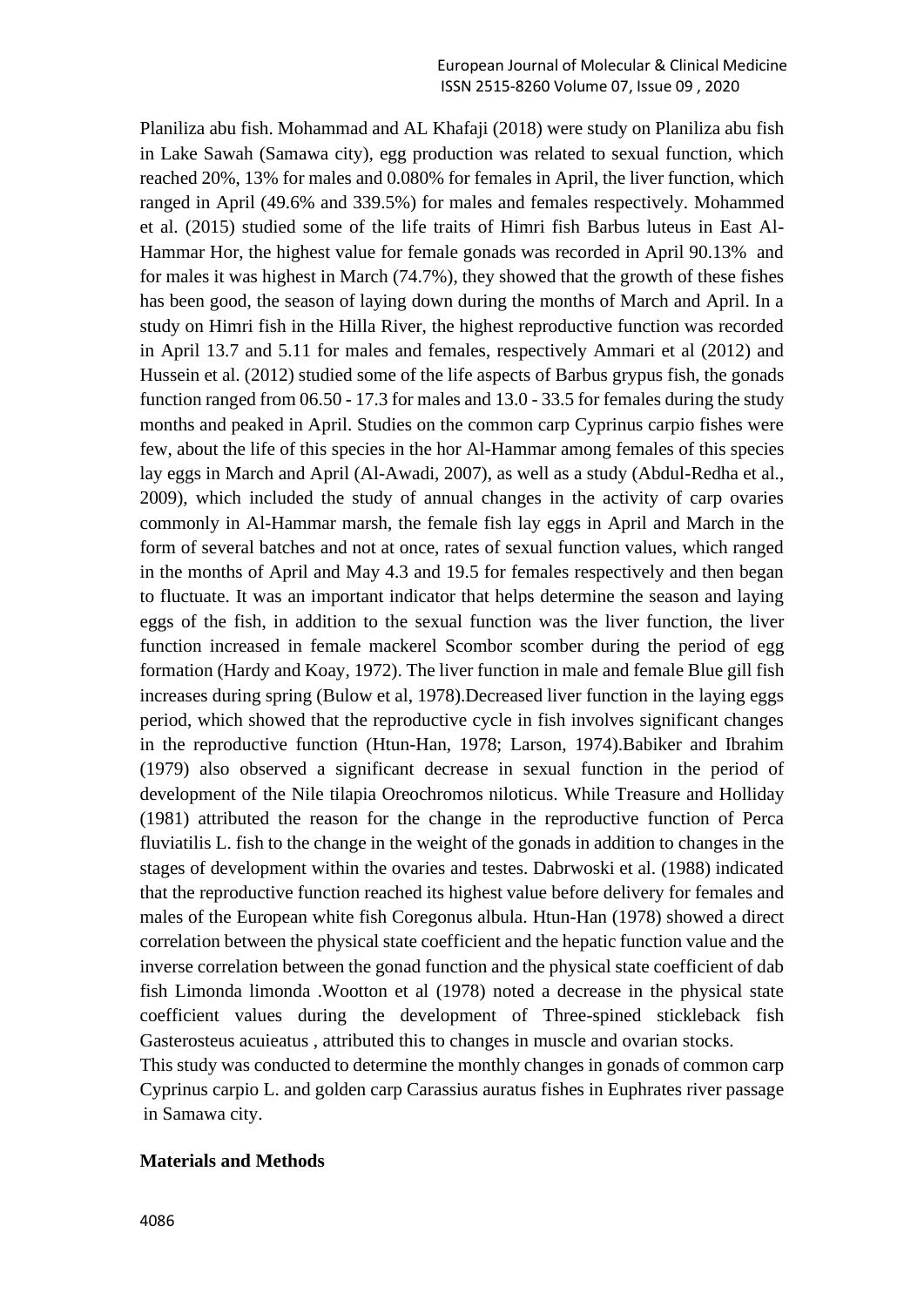Two species of fish were collected, Common Carp Cyprinus carpio and the golden carp Carassius auratus fishes per month, 6 fishes per species, from November 2018 to April 2019, in the Qashla area on the Euphrates river, passage in Samawa city, fishing was done by Seine nets, size of the holes 25 x 25 mm and a length of 55 m, keep the fish directly in a special container, containing crushed ice to keep the fish from changes that occur to the fish, water temperature measurement by the simple mercury thermometer inserted to the nearest  $0.5 \degree$  C, the fishes were put to the fish laboratory of the College of Agriculture, Al-Muthanna University, it was washed and then dried with a clean cloth, measured the total, standard and spinal length of the nearest 0.1 cm , measured the total weight of the nearest 0.5 g , 4-5 scales were taken from the dorsal area under the lateral line of both sides and the two fish species to measure their age, the scales are soaked in NaoH 5 g / 100 ml distilled water for 24 hours, next day wash thoroughly and clean from impurities and placed between slides, bind well to transparent sticker and write all the information of the fish, read under a compound microscope to estimate their age, fish were dissected and weighed both liver and gonads to calculate the following evidence based on Htun-Han (1978):

liver Index = 
$$
\frac{\text{liver weight (g)}}{\text{Body weight (g)}} \times 100
$$

Gonado Somatic Index = 
$$
\frac{\text{gonads weight (g)}}{\text{Body weight (g)}} \times 100
$$

Condusion factor = Weight viewer (g) total length (cm)3  $\times$  100

The male and female sex of the studied fish species was also determined to determine the sex ratio in the catch setup each month, data were analyzed statistically using SPSS software (2010), Duncan multiple range test (Duncan, 1955) was used to determine the significant differences in the coefficients.

# **Results and Discussion**

Common carp fish ages 1 to 2 years  $(+ 2)$ , and golden carp fish from  $(+1)$  to  $(+2)$ , in the Euphrates river passage in Samawah city near the Qishla region.

Tables (1 and 2) indicate the superiority of females of both fish species and showed that the numbers were similar for both sexes and fish species, the ratio of females to males was highest (1: 5) for both species in November**,** then gradually began to decline and returned to golden carp fish rise in March, the sex ratio in most fish species is close to (1). It varies from species to species even to the same species and from year to year in the same fish population (Nikolosky, 1963), Abdul-Samad (2001) noted the dominance of females over males in the most laying eggs of Liza abu fish.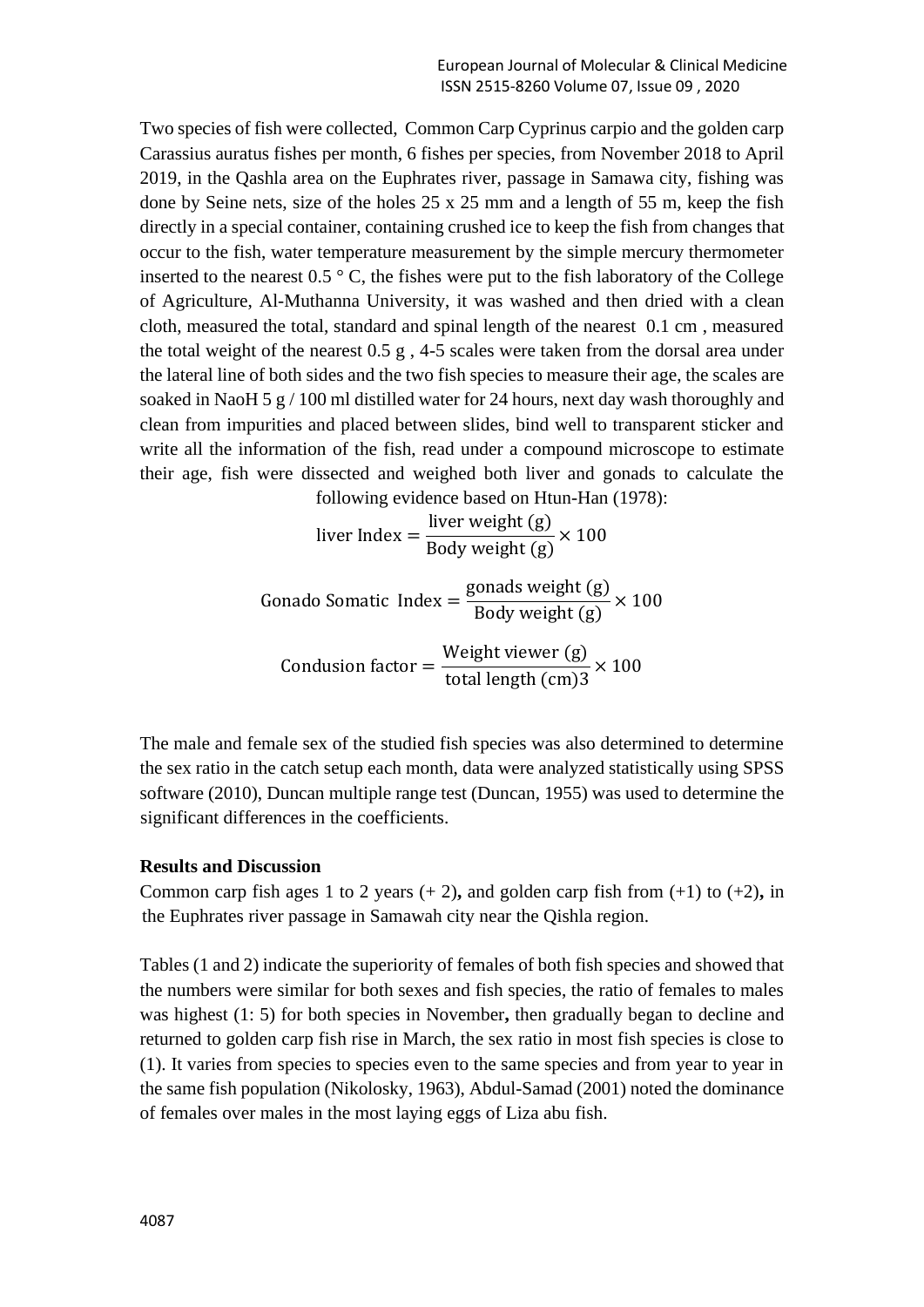| Year month    | Female         | Male           | Sex ratio  | Total length | Cubic total |
|---------------|----------------|----------------|------------|--------------|-------------|
|               | number         | numbe          | (F:M)      | (cm)         | length      |
|               |                | r              |            |              | (cm3)       |
| November 2018 | 5              |                | 1:5        | 21           | 9261        |
| December      | 4              | 2              | 1:2        | 34           | 39304       |
| January 2019  | 3              | 3              | 1:1        | 34           | 39304       |
| February      | $\overline{4}$ | $\overline{2}$ | 1:2        | 29           | 24389       |
| March         | $\overline{4}$ | 2              | 1:2        | 30           | 27000       |
| April         | $\overline{4}$ | 2              | 1:2        | 33           | 35937       |
| Total         | 24             | 12             | $24+12=36$ | 181          | 177195      |

**Table 1. Sex ratio and total length average common carp fish Cyprinus carpio L. during the study period.**

| Table 2. Sex ratio and total length average the golden carp fish Carassius auratu |  |  |
|-----------------------------------------------------------------------------------|--|--|
| during the study period.                                                          |  |  |

| <b>Year month</b>   | Female | <b>Male</b>    | Sex ratio  | <b>Total</b> | <b>Cubic total</b> |
|---------------------|--------|----------------|------------|--------------|--------------------|
|                     | number | numbe          | (F:M)      | length       | length             |
|                     |        | r              |            | (cm)         | (cm <sup>3</sup> ) |
| November 2018       | 5      |                | 1:5        | 23           | 12167              |
| <b>December</b>     | 3      | 3              | 1:1        | 31           | 29791              |
| <b>January 2019</b> | 3      | 3              | 1:1        | 26           | 17576              |
| <b>February</b>     | 4      | $\overline{2}$ | 1:2        | 30           | 27000              |
| <b>March</b>        | 5      |                | 1:5        | 30           | 27000              |
| April               | 4      | 2              | 1:2        | 27           | 19683              |
| <b>Total</b>        | 24     | 12             | $24+12=36$ | 167          | 133217             |

While Table 3. shows the increase in total weights with increasing the weight of gonads and liver weight and for both types of fish gradually until it reached its peak in recent months February, March and April , indicates that the increase in fish weights and gnats is a sign of its readiness for the laying eggs season, which starts from February until April.

| Table 3. Total weights, gonad and liver weight of common carp Cyprinus carpio |
|-------------------------------------------------------------------------------|
| L. and Golden carp Carassius auratus fish during the study period.            |

| <b>Fish type</b>    | <b>Common</b> carp    |            |                        | <b>Golden carp</b>     |             |               |
|---------------------|-----------------------|------------|------------------------|------------------------|-------------|---------------|
| <b>Year month</b>   | <b>Total</b><br>weigh | Gona<br>ds | <b>Liver</b><br>weight | <b>Total</b><br>weight | Gonad       | <b>Liver</b>  |
|                     | t(g)                  | weigh      | (g)                    | (g)                    | S<br>weight | weight<br>(g) |
|                     |                       | t(g)       |                        |                        | (g)         |               |
| November 2018       | 151                   | 1.5        | 1.1                    | 152                    | 1.1         |               |
| <b>December</b>     | 398                   | 2          | $\overline{2}$         | 375                    | 1.36        | 7.8           |
| <b>January 2019</b> | 348                   | 1.9        | 1.4                    | 393                    | 1.80        | 8.3           |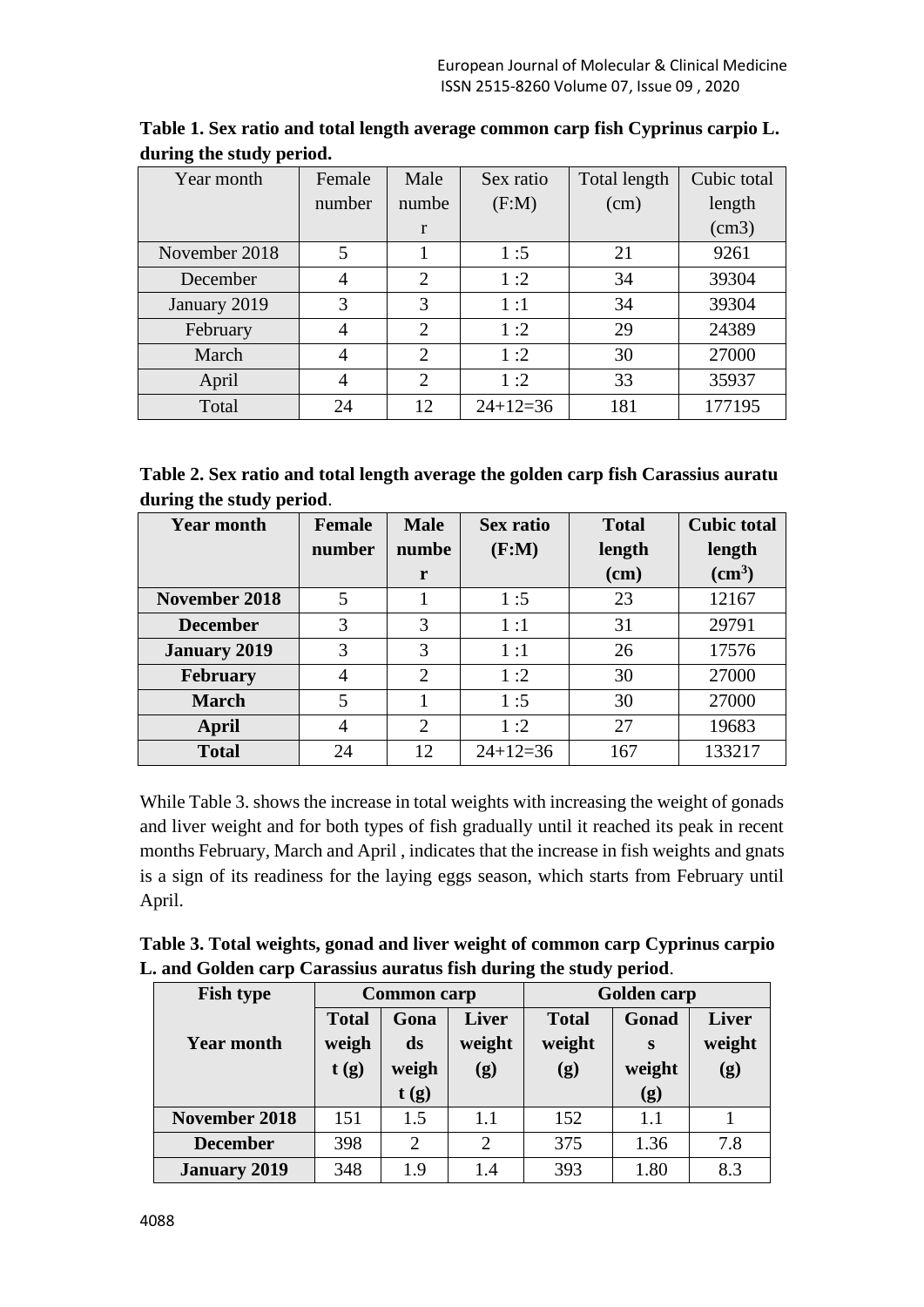| <b>February</b> | 448 | 40                      | 7.6        | 378 | 30.4  | 7 25<br>.JJ |
|-----------------|-----|-------------------------|------------|-----|-------|-------------|
| <b>March</b>    | 418 | 24                      | 70<br>ه. ا | 416 | 45.5  |             |
| <b>April</b>    | 506 | $21$ $\epsilon$<br>31.J | 8.8        | 344 | 14.75 |             |

Table (4 and 5) indicates that the sexual function peaked in February 50.8, 92 and 8 for male and female common carp fish respectively, began to drop a little in preparation for the season of laying eggs at March and April, reached 10.32, 10.93 for males and females of golden carp, respectively, at March and then reduced in April, agreed with Htum-Hun (1978), the reproductive cycle in fish involves many changes in the reproductive function throughout the year, Wootton et al. (1978) noted that ovarian maturity is associated with depletion of the liver and muscles .Treasure and Hollday (1981), however, were the cause of changes in the reproductive function of perch fish perca flaviartilis, It was due to changes in gonadal weight as well as changes in the stages of development within the ovary.

The liver function peaked in March, reached 66.1, 86.1 for male and female common carp fish respectively, meanwhile, it reached 3.00, 19.3 for male and female golden carp fish respectively in April, sexual and liver function were important indicators in determining the spawning season in fish in conjunction with appearance indicators, agreed with Bulow et al. (1978), liver weight increases in females during egg formation and in males during sperm formation, the physical state coefficient was evidence of the change in the energy reserve stored in the muscles, It is noted from tables (4 and 5) high the physical state coefficient of both sexes in the month of February, it reached 1.74, 1.83 % for male and female common carp fish and reached 2.12, 2.24 % in January for male and female golden carp fish, gradually decreases to April, indicates a direct correlation between case coefficient and liver function and case coefficient and sexual function. The values of the coefficient of physical condition during the period of development of the khishni fish were increasing during February and March and were positively correlated with the hepatic function and this was confirmed (Mohammad and AL- khafaji, 2018).

| <b>Traits</b>     | <b>Sexual</b>   |                | liver Function |               | <b>Physical Status</b> |                   |
|-------------------|-----------------|----------------|----------------|---------------|------------------------|-------------------|
| <b>Year month</b> | <b>Function</b> |                |                |               | <b>Factor</b>          |                   |
|                   | <b>Male</b>     | Femal          | <b>Male</b>    | <b>Female</b> | <b>Male</b>            | <b>Female</b>     |
|                   |                 | e              |                |               |                        |                   |
| November 2018     | 89.             | 99.0c          | 60.0c          | 72.0c         | 1.56 <sub>b</sub>      | 1.63 <sub>b</sub> |
|                   | 0c              | 21.0           | 14.0 $\pm$     | $18.0 \pm$    | $15.0 \pm$             | $10.0 \pm$        |
|                   | 11.0            | 士              |                |               |                        |                   |
|                   | 土               |                |                |               |                        |                   |
| <b>December</b>   | 40.             | 50.            | 44.0d          | 50.0d         | 0.98c                  | 1.01c             |
|                   | 0 <sub>d</sub>  | 0 <sub>d</sub> | $16.0\pm$      | 18.0 $\pm$    |                        | 18.0<br>$+$       |

**Table 4. Sexual Function, liver Function and Physical Status Factor for Male and Female Common Carp Cyprinus carpio L. during the Study Period.**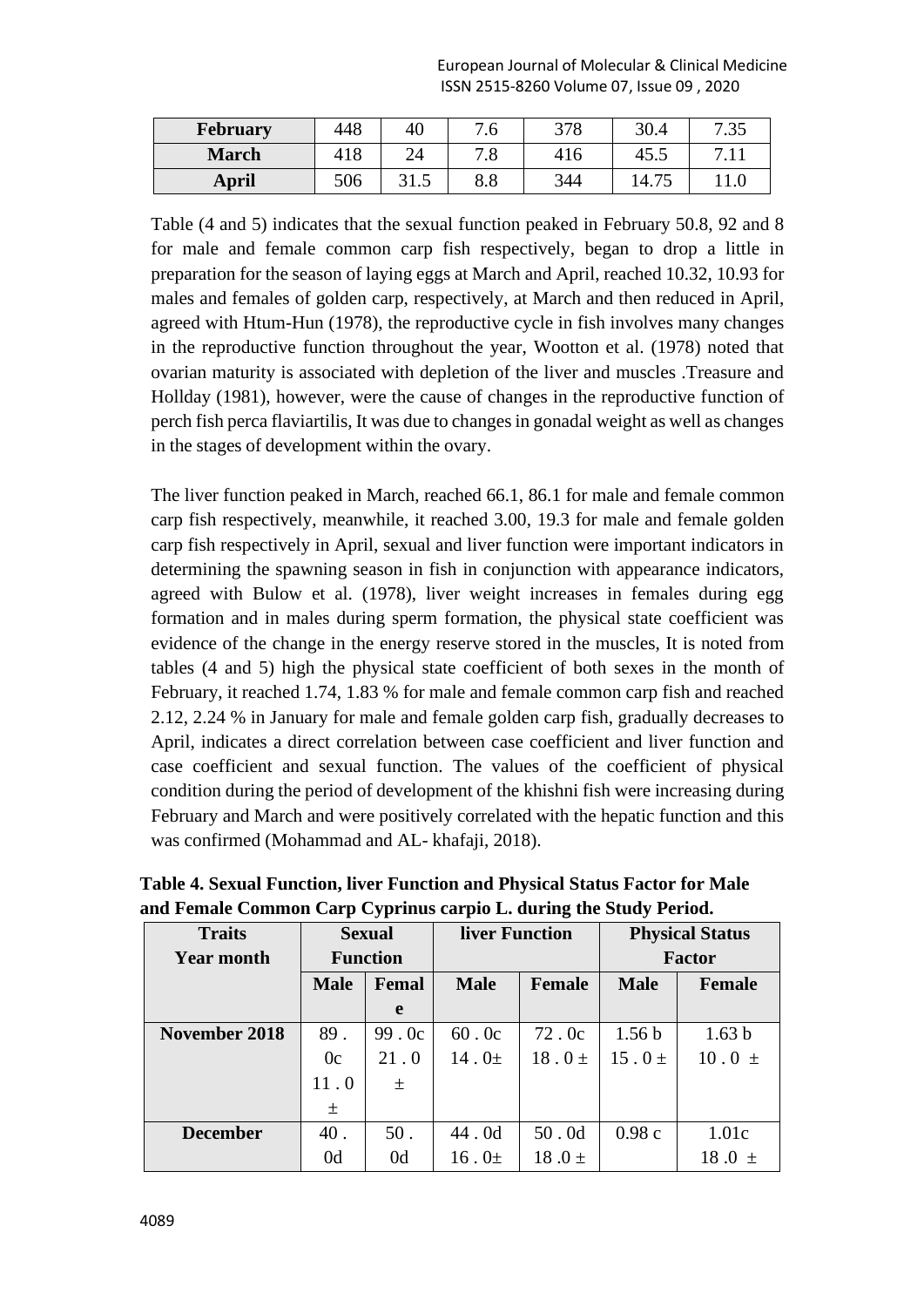|                     | 12.            | 22.0           |                   |                   | 12.0              |                   |
|---------------------|----------------|----------------|-------------------|-------------------|-------------------|-------------------|
|                     | $0\pm$         | $\pm$          |                   |                   | 土                 |                   |
|                     |                |                |                   |                   |                   |                   |
| <b>January 2019</b> | 44.            | 54.            | 32.0d             | 40.0d             | 0.76d             | 0.88d             |
|                     | 0d             | 0d             | $12.0\pm$         | 16.0 <sub>±</sub> | 15.0              | $20.0 \pm$        |
|                     | 13.            | 14.0           |                   |                   | 土                 |                   |
|                     | $0\pm$         | $\pm$          |                   |                   |                   |                   |
| <b>February</b>     | 50.            | 92.8a          | 18.1b             | 69.1 <sub>b</sub> | 1.74a             | 1.83a             |
|                     | 8a             | 78.            | $33.0\pm$         | 40.0 <sub>±</sub> | 52.0 $\pm$        | 60.0 $\pm$        |
|                     | 70.1           | $1\pm$         |                   |                   |                   |                   |
|                     | $\pm$          |                |                   |                   |                   |                   |
| <b>March</b>        | 12.            | 74.            | 66.1a             | 86.1a             | 1.48 <sub>b</sub> | 1.54 <sub>b</sub> |
|                     | 5 <sub>b</sub> | 5 <sub>b</sub> | $36$ . $\pm 0$    | 40.0 $\pm$        | $20.0 \pm$        | $42.0 \pm$        |
|                     | $6.1 \pm$      | 66.1           |                   |                   |                   |                   |
|                     |                | 土              |                   |                   |                   |                   |
| April               | $02$ .         | $22$ .         | 23.1 <sub>b</sub> | 71.1 <sub>b</sub> | 1.35c             | .41c1             |
|                     | 5 <sub>b</sub> | 6b             | $22. \pm 0$       | 32.0 $\pm$        | 52.0 $\pm$        | 62.0 $\pm$        |
|                     | $50$ .         | 56.            |                   |                   |                   |                   |
|                     | $1\pm$         | $\pm 1$        |                   |                   |                   |                   |

**Table 5. Sexual Function, liver Function and Physical Status Factor for Male and Female Golden carp Carassius auratus during the Study Period.**

| <b>Traits</b>       |                   | <b>Sexual</b>     | liver Function |               | <b>Physical Status</b> |               |
|---------------------|-------------------|-------------------|----------------|---------------|------------------------|---------------|
| <b>Year month</b>   |                   | <b>Function</b>   |                |               | <b>Factor</b>          |               |
|                     | <b>Male</b>       | Femal             | <b>Male</b>    | <b>Female</b> | <b>Male</b>            | <b>Female</b> |
|                     |                   | e                 |                |               |                        |               |
| November 2018       | 0.60d             | 0.72d             | $0.55 \pm d$   | $0.65 \pm d$  | 1.18c                  | 1.24c         |
|                     | 土                 | $\pm$             | 0.72           | 0.82          | $\pm 0.10$             | ± 0.11        |
|                     | 0.30              | 0.32              |                |               |                        |               |
| <b>December</b>     | 0.32e             | 0.36e             | $1.96 \pm b$   | $20.8 + b$    | $1.20 \pm c$           | $1.26 \pm c$  |
|                     | 土                 | 土                 | 0.89           | 1.10          | 380.                   | 0.62          |
|                     | 0.12              | 0.18              |                |               |                        |               |
| <b>January 2019</b> | 0.41d             | 0.45d             | $2.09 + b$     | $2.11 \pm b$  | 2.12a                  | $24.2 \pm a$  |
|                     | $\pm$             | 土                 | 1.10           | 1.18          | $\pm 0.68$             | 0.71          |
|                     | 0.11              | 0.16              |                |               |                        |               |
| <b>February</b>     | 6.23 <sub>b</sub> | 8.04 <sub>b</sub> | $1.66 \pm c$   | $1.94 \pm c$  | $1.34 \pm b$           | $1.40 \pm b$  |
|                     | 土                 | 土                 | 0.72           | 0.88          | 0.10                   | 0.12          |
|                     | 3.20              | 3.80              |                |               |                        |               |
| <b>March</b>        | 10.32             | 10.93             | $1.40 \pm c$   | $1.70 \pm c$  | .42 $\pm$ 1 b          | .54 $\pm$ 1 b |
|                     | $a \pm$           | $a \pm$           | 0.66           | 0.78          | 0.41                   | 0.54          |
|                     | 4.11              | 4.20              |                |               |                        |               |
| <b>April</b>        | 4.00c             | 4.09c             | $3.00 \pm a$   | $3.19 \pm a$  | $1.67 \pm b$           | $1.75 \pm b$  |
|                     | 土                 | 土                 | 1.55           | 1.62          | 0.11                   | 0.12          |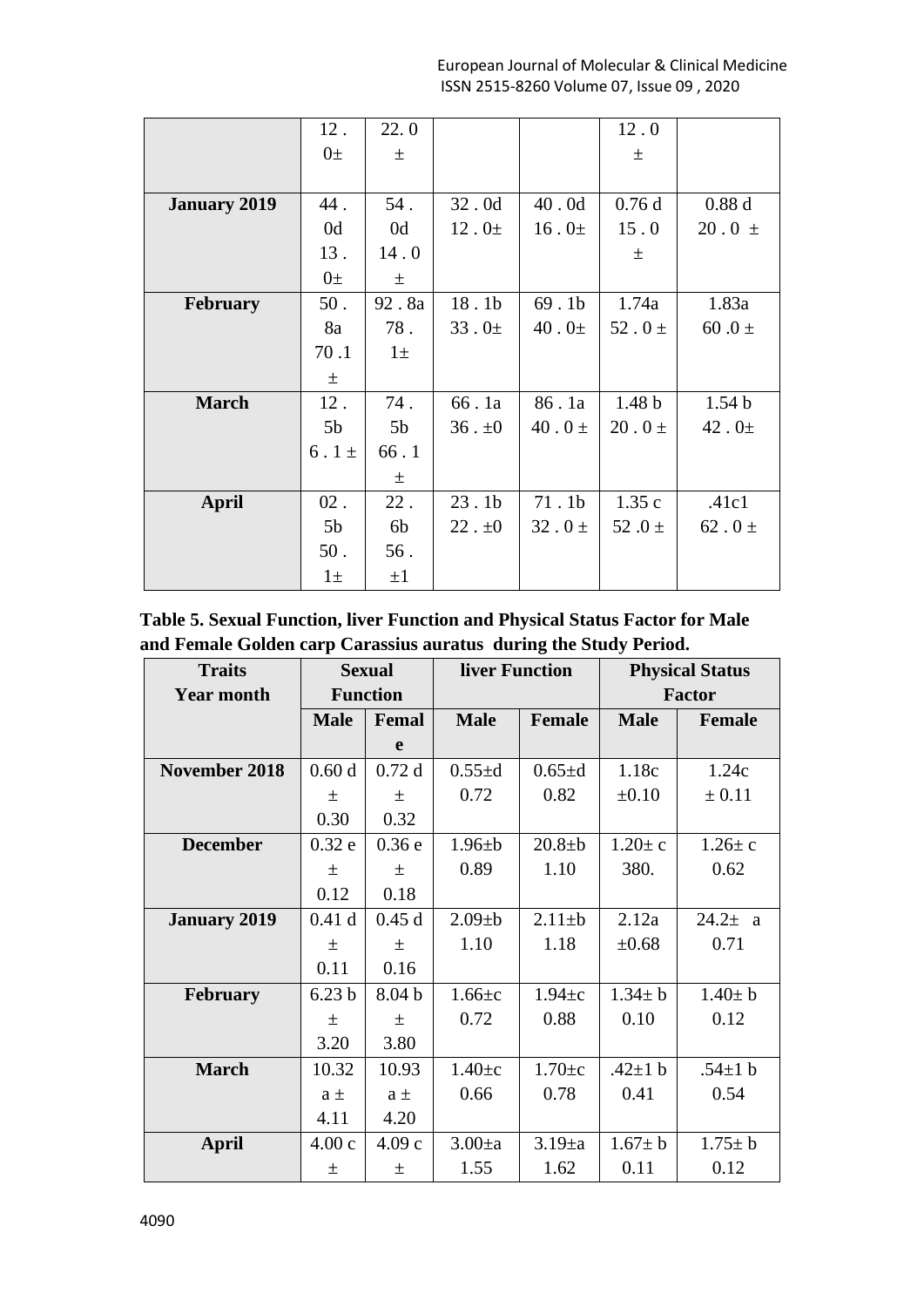|  |  | $\cdot$ $-$ |  |  |  |  |  |
|--|--|-------------|--|--|--|--|--|
|--|--|-------------|--|--|--|--|--|

The relationship of height to weight can be seen in Table (6), which indicates the existence of a direct relationship between height and weight, the growth of fish was similar to that of khishni fish which was not identical with the increase in cubic length, indicates that the increase in weight and height was consistent for both types, the specific weight of these fish makes it constant throughout the life span, any difference in length-weight relationship occurs as a result of fluctuations in the viscera and tissue weight, in addition to the weight of the gonads which has an important role in this difference (Mohammad and Al-Khafaji, 2018).

**Table 6. Relationship of total length with total weight not common carp Cyprinus carpio L. and golden carp Carassius auratus fish during the study period.**

| <b>Fish type</b>     |       | <b>Common carp</b> | <b>Golden carp</b> |        |  |
|----------------------|-------|--------------------|--------------------|--------|--|
| <b>Year month</b>    | Log L | Log w              | Log L              | Log w  |  |
| <b>November 2018</b> | 32.1  | 17.2               | 36.1               | 18.2   |  |
| <b>December</b>      | 13.1  | 59.2               | 42.1               | $50.2$ |  |
| <b>January 2019</b>  | 43.1  | 54.2               | 41.1               | $51.2$ |  |
| <b>February</b>      | 46.1  | $65.2$             | 47.1               | 56.2   |  |
| <b>March</b>         | 47.1  | 62.2               | 48.1               | 61.2   |  |
| <b>April</b>         | 51.1  | 70.2               | 50.1               | 63.2   |  |

# **Conclusion**

Common carp and golden carp are common in the Euphrates River in the passage of Samawa , Suitability of the Euphrates River environment for these two species of fish and their spread.

# **References**

Abdul-Redha S, Al-Khafaji BY and Maktouf AA (2009). Annual changes in the spawning activity of common carp Cyprinus carpio L.fishes in Hor Al - Hammar - Southern Iraq. Journal of Thi-Qar Science, Volume 1 (3): 3-13.

Abdul-Samad SMS (2001). Effect of Some Environmental Factors on Growth of Liza abu Fish in Karmat Ali River, Southern Iraq, MA Thesis, College of Agriculture, Basra University, 86 p.

Al-Ammari MJ, Al-Ta'ee MMS and Rasheed KH (2012). Some Biological and Environmental Aspects of Himri Fish Barbus luteus ( Heckel, 1834) in the Hilla River. Journal of Babylon University of Pure and Applied Sciences, 22 (1), Annual Scientific Conference / College of Science / University of Babylon.